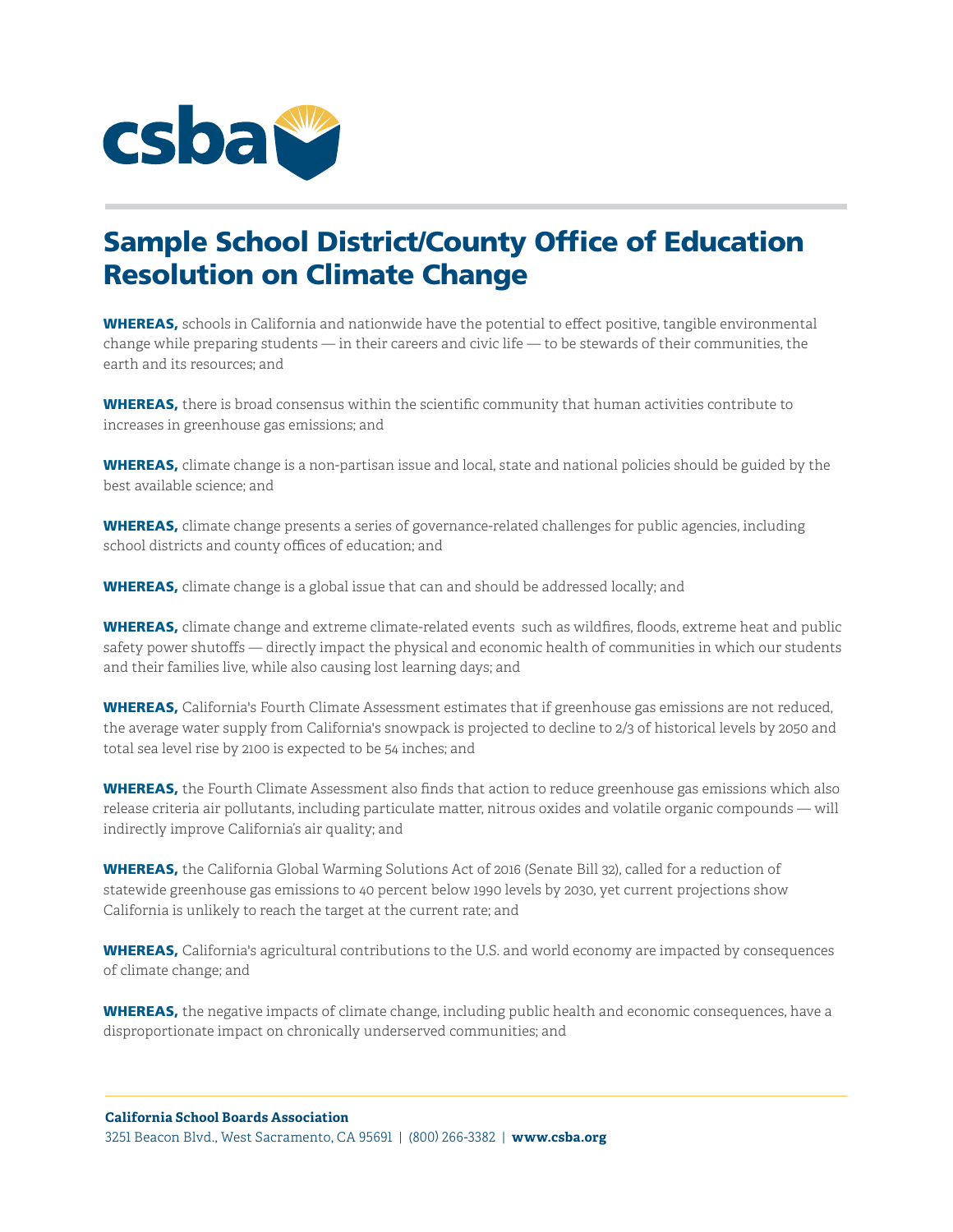WHEREAS, the implementation of the Next Generation Science Standards provides an opportunity for students to engage in real-world inquiry and application of science skills in understanding and addressing climate change; and

WHEREAS, the clean energy sector presents economic opportunity for students and the local economy; and

WHEREAS, implementation of sustainable practices on school campuses, capital investments to improve energy efficiency, and other environmentally mindful purchasing decisions can yield significant cost savings for our schools; and

WHEREAS, climate change adaptations of school infrastructure and practices can mitigate the risk of increased natural disasters; and

WHEREAS, environmental initiatives can yield benefits for communities such as safe and healthy transportation to and from school, improved air and water quality, workforce development; and

WHEREAS, California's children and youth have demonstrated leadership and expressed an expectation that their representatives will advocate for their communities' well-being; and

WHEREAS, California students across many grade levels — including those in their early elementary years and all the way up through high school — strive to be environmentally conscious in their daily lives and to be active and engaged leaders on combating global climate change in their community, both now and in the future;

NOW, THEREFORE BE IT RESOLVED, **(NAME OF SCHOOL DISTRICT OR COUNTY OFFICE OF EDUCATION)**  establishes the following sustainability and environmental learning goals: **(DESCRIBE ANY GOALS OR INITIATIVES SPECIFIC TO YOUR DISTRICT/COUNTY HERE)**; and

BE IT FURTHER RESOLVED, **(DISTRICT/COE)** is committed to identifying opportunities within our curriculum, and providing additional learning and leadership opportunities where possible, that reflect our students' environmental goals for their civic lives and their academic and professional careers; and

BE IT FURTHER RESOLVED, that (DISTRICT/COE) recognizes that there is increasing demand for a skilled workforce in the clean energy and sustainability sectors, and that the **(DISTRICT OR COUNTY OFFICE OF EDUCATION)** can help meet this demand by providing enriched learning opportunities for our students to prepare for careers in these emerging and important fields; and

BE IT FURTHER RESOLVED, **(DISTRICT/COE)** will seek out creative and collaborative partnerships that connect our students and staff with local community groups, business leaders, associations and city and county government on efforts to make our community more environmentally friendly and promote sustainable practices; and

BE IT FURTHER RESOLVED, that **(DISTRICT/COE)** endeavors to connect with key stakeholders within the community — including student and youth groups — on the importance of local climate action to gather input and identify additional opportunities for student learning and activism; and

BE IT FURTHER RESOLVED, that **(DISTRICT/COE)** calls on the California Department of Education, the California State Board of Education and the California Commission on Teacher Credentialing to provide increased opportunities for local educational agencies to promote student learning on the effects of global climate change and identifying solutions; and